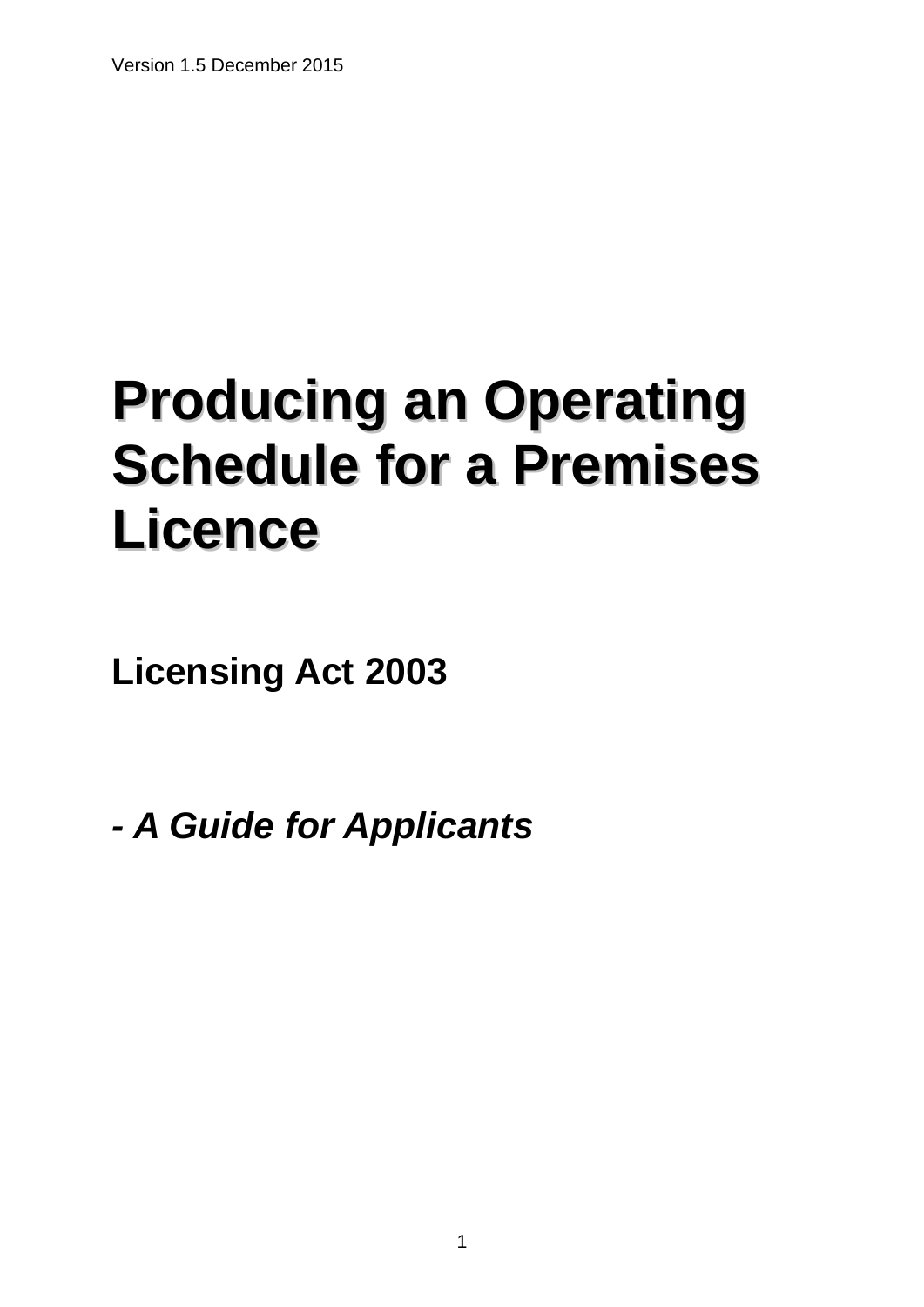# **Contents**

| <b>Introduction</b>                                                        | Page 3  |
|----------------------------------------------------------------------------|---------|
| <b>Status of Guidance</b>                                                  | Page 3  |
| The Role of Operating Schedules in Premises<br><b>Applications</b>         | Page 4  |
| <b>Steps to Promote the Licensing Objectives</b>                           |         |
| Leicestershire Police                                                      | Page 5  |
| Leicestershire Fire and Rescue                                             | Page 7  |
| The Pollution Control Technical Sub-Committee                              | Page 8  |
| The Health and Safety Technical Sub-Committee                              | Page 11 |
| The Leicester and Leicestershire Area Child<br><b>Protection Committee</b> | Page 15 |
| The Weights and Measures Authority                                         | Page 17 |
| The Local Planning Authority                                               | Page 18 |
| <b>Appendices</b>                                                          |         |
| <b>Good Practice Guide - CCTV and Licensed</b><br><b>Premises</b>          | Page 20 |
| <b>Good Practice Guide - Searching and Licensed</b><br><b>Premises</b>     | Page 21 |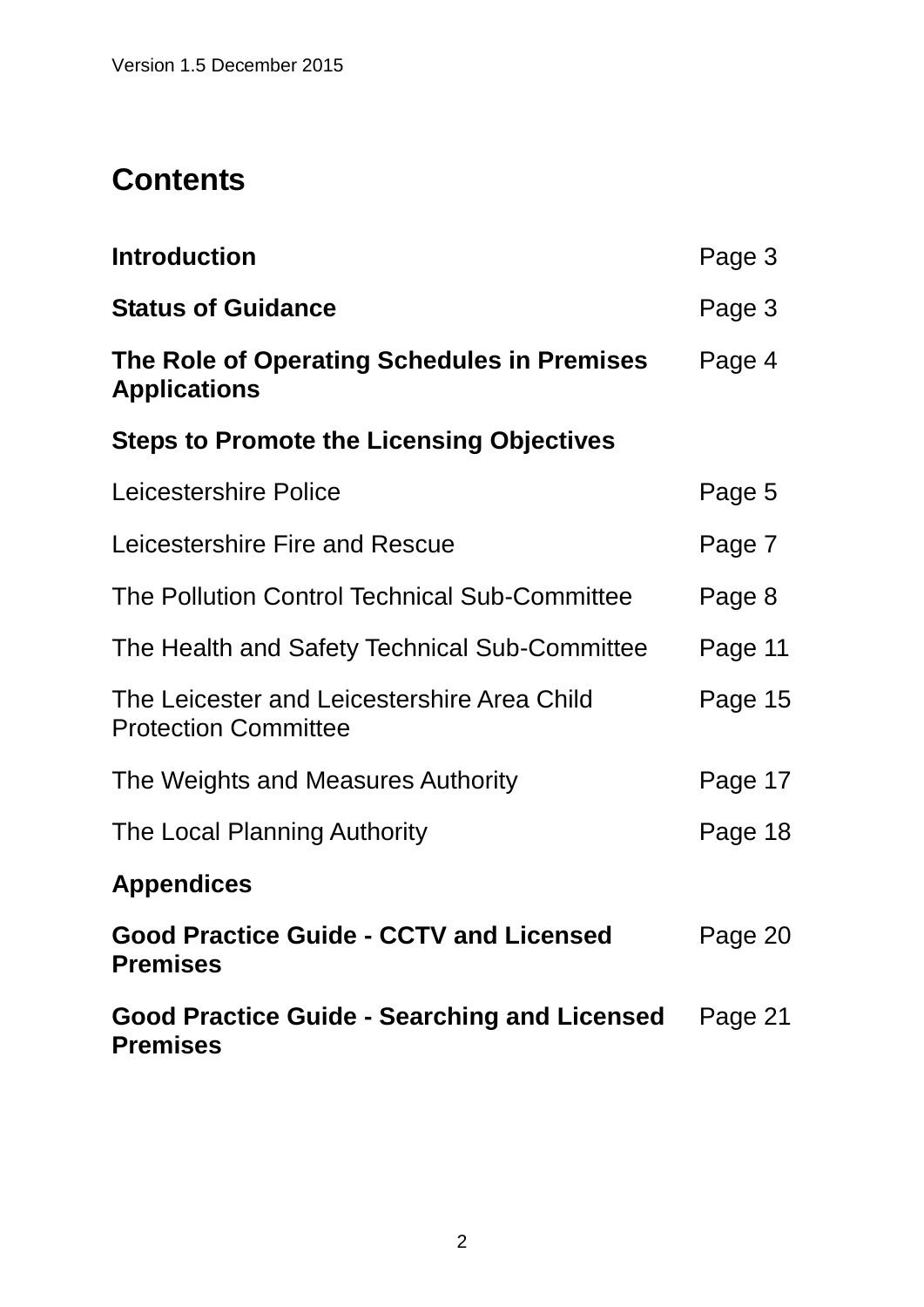### **Introduction**

This guide has been produced by the Licensing Authorities of Leicestershire in conjunction with the responsible authorities who may make representations about applications for premises licences. Those authorities are:

- The Leicestershire Police
- The Leicestershire Fire and Rescue Service
- The Pollution Control Technical Sub-Committee of the Chartered Institute of Environmental Health, who represent Environmental Health officers with responsibility for pollution control
- The Health and Safety Technical Sub-Committee of the Chartered Institute of Environmental Health, who represent Environmental Health officers with responsibility for enforcement of the Health and Safety at Work Act.
- The Leicester and Leicestershire Area Child Protection Committees.

This guide will enable applicants to be aware of the likely requirements of the responsible authorities in respect of applications for premise licences, so that these can be considered by applicants when producing their operating schedules.

Where operating schedules meet the requirements of a responsible authority, then it is unlikely that the authority will make a representation about the application and so the need for a hearing will be avoided. Applicants are also strongly recommended to discuss their operating schedules with the responsible authorities prior to submitting them. The contact details of the responsible authorities are given later in this booklet.

### **Status of the Guidance**

Licensing Authorities are required by the Licensing Act 2003 to publish a statement of their licensing policy every three years. This guidance does not form any part of that policy and is separate from it.

Where representations are made about applications for premises licences and a hearing is held, the Licensing Authority will not simply follow the requirements of this guide, but will consider each case on its merits, taking into account the evidence presented to it at the hearing.

The main purpose of this guide is to enable applicants to be aware of the likely requirements of the responsible authorities. These can be clarified by consultation on individual applications. With this knowledge, applicants will be able to decide whether it is possible for them to meet the requirements of the responsible authorities and so avoid a hearing.

The requirements of this guide will be kept under constant review and may be updated from time to time. It is therefore important for applicants to ensure that they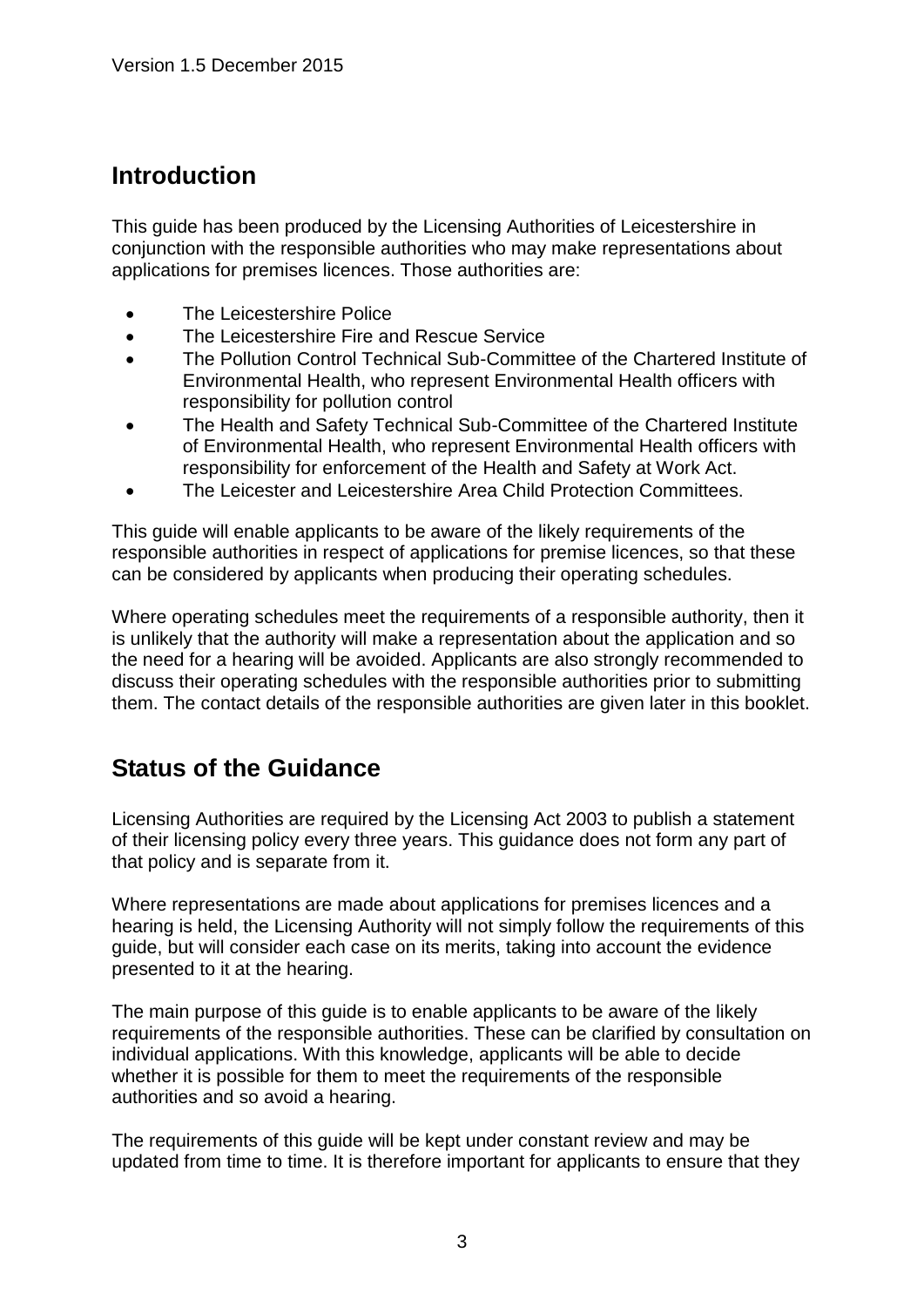have the most up to date version of the guide at the time they make their application. The latest version can be downloaded at<http://www.leicester.gov.uk/licensing/> .

### **The Role of Operating Schedules in Premises Applications**

The Licensing Act 2003 requires that all applications for a premises licence are accompanied by an operating schedule. The operating schedule must be on the official form and give details of:

- the licensable activities that authorisation is being applied for and the times during which the licensable activities will take place
- any other times during which the premises will be open to the public
- if the application is for a limited period
- whether alcohol will be supplied for consumption on or off the premises
- if alcohol will be supplied on the premises information about the designated premises supervisor,
- the steps which will be made to promote the licensing objectives of:
	- $\circ$  the prevention of crime and disorder
	- o public safety
	- $\circ$  the prevention of public nuisance
	- o the protection of children from harm
- as well as other matters that the government may specify.

The operating schedule will allow the responsible authorities to evaluate the application and to decide whether they should make a representation about it or not. It is in the interests of the applicant, the responsible authorities and the licensing authority to avoid unnecessary hearings. This can be achieved if the applicant meets the requirements of the responsible authorities, which can be determined from this guide and in consultation with them.

If there are no representations made about an application, the licensing authority will grant the licence and attach to it only conditions relating to the operating schedule and any mandatory conditions required by the Act. For example, if the operating schedule were to state that windows of the premises would be kept closed when live music was being played, this could be made a condition of the licence. However, unless there was a representation from a responsible authority, a condition could not be made that the windows should be double-glazed.

If a representation were to be made by a responsible authority, a hearing would be held to consider the representation. After the licensing authority had listened to both the applicant and the responsible authority that made the representation, the licensing authority would decide whether to grant the licence or not and what if any conditions it should apply.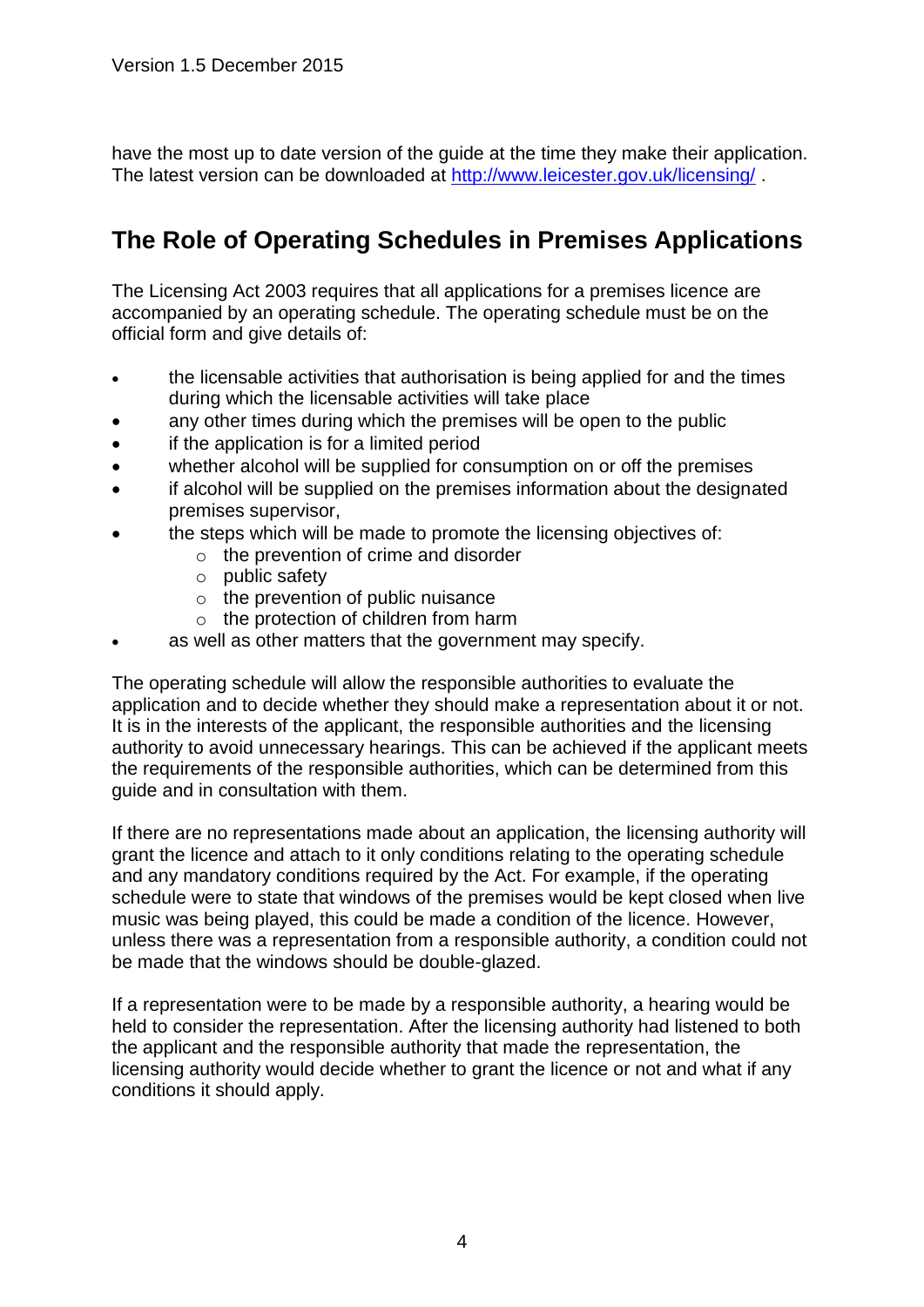## **Steps Required to Promote the Licensing Objectives**

### **Leicestershire Police**

Each application will be judged on its merits but the following guide may be helpful to applicants.

#### **Requirements**

| <b>Premise Type</b>           | <b>Possible Conditions</b>                                                                                                                                                                                                                                                                                                                                                                                        |
|-------------------------------|-------------------------------------------------------------------------------------------------------------------------------------------------------------------------------------------------------------------------------------------------------------------------------------------------------------------------------------------------------------------------------------------------------------------|
| <b>Town Centre</b>            | CCTV to be installed following advice<br>$\bullet$<br>from a Leicestershire Police Crime<br>Reduction Officer and maintained in<br>accordance with the Information<br>Commissioners' CCTV Code of<br>Practice<br>(Guide to Best Practice Appendix 1.)<br>$\bullet$<br>Adoption of Leicester City Council's<br>$\bullet$<br>Policy on Drugs Misuse.<br>http://www.leicester.gov.uk/licensing)<br>Door Supervisors. |
| Late Night Takeaways          | CCTV to be installed and maintained<br>$\bullet$<br>under the supervision of the police<br>crime prevention officer.                                                                                                                                                                                                                                                                                              |
| <b>Trading after Midnight</b> | Adoption of the police searching<br>$\bullet$<br>policy and conditions of entry. (Guide<br>to Best Practice Appendix 2.)<br>Adoption of police risk assessment<br>$\bullet$<br>policy in relation to events. This<br>details the nature of the event and<br>seeks to highlight any risks so as to<br>promote public safety.<br>Door Supervisors.                                                                  |

Applicants may also wish to consider other conditions, which will promote the prevention of crime and disorder. Examples are given in Annex D to the Guidance under Section 182 of the Act.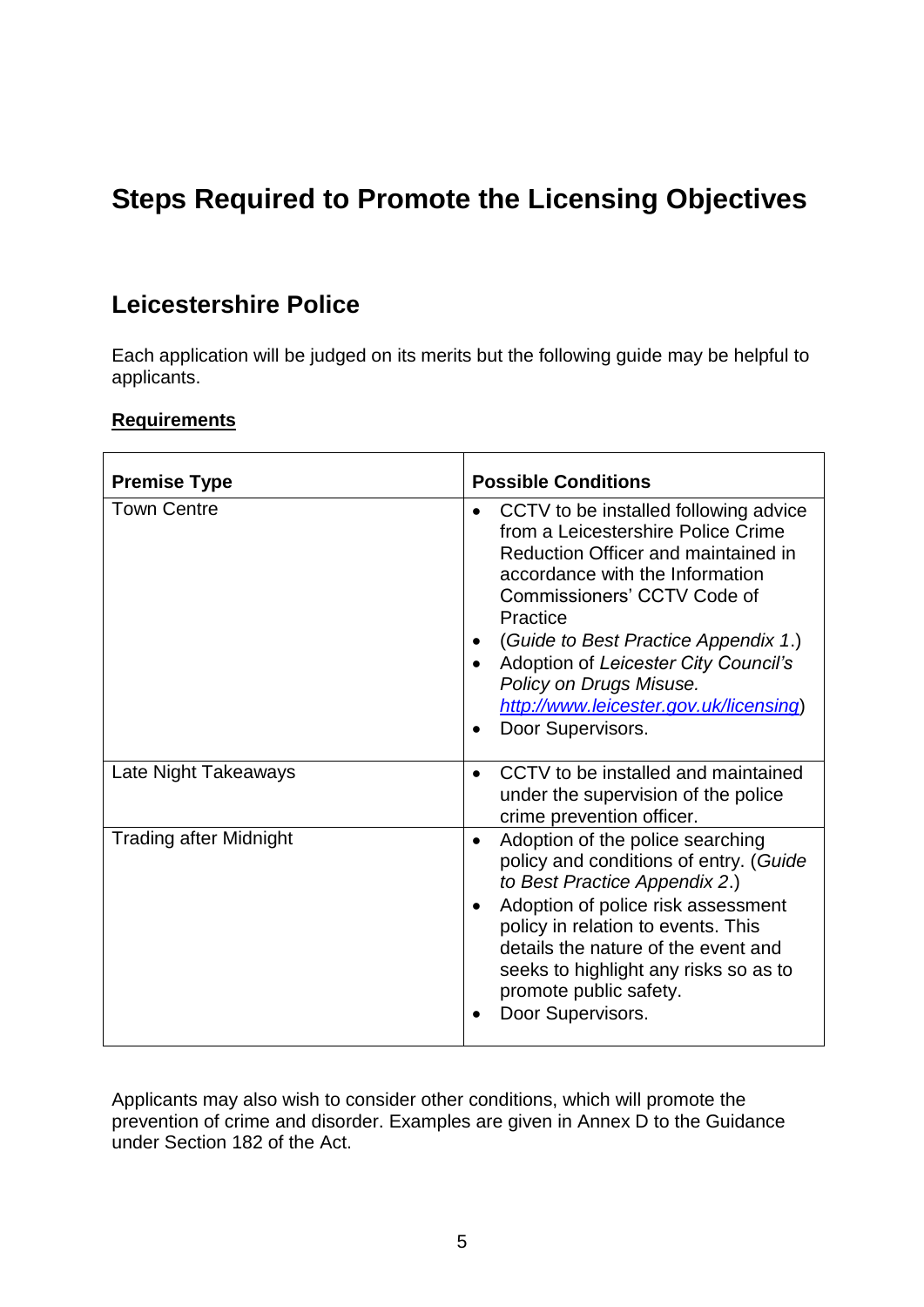These include:

- Bottle Bans
- Plastic Containers and Toughened Glass
- Open containers not to be taken from premises
- Restrictions on Drinking Areas
- Capacity limits
- Proof of Age Cards
- **•** Crime Prevention Notices
- Drinks Promotions
- Signage
- High Volume Vertical Drinking Premises
- Drugs

#### **Saturation Policies.**

Details of areas, which have been designated as saturated with licensed premises, may be obtained from the Local Authority Licensing Section.

As a rule, applicants should expect the Leicestershire Police to object to a new application in any area that has been declared saturated with licensed premises.

#### **Address for Correspondence**

Any notice to the police, in Leicester, Leicestershire and Rutland, required under the legislation should be served on;

The Chief Officer of Police, The Licensing Section, Mansfield House, 74 Belgrave Gate, Leicester LE1 3GG.

Telephone 0116 248 4330 or 4340 Fax 0116 248 4337. E-mail [licensing@leicestershire.pnn.police.uk](mailto:licensing@leicestershire.pnn.police.uk)

Because of the tight time constraints imposed by the Act the use of e-mail, when available, is recommended by the Police.

Faxed notices are acceptable as are those sent by traditional mail.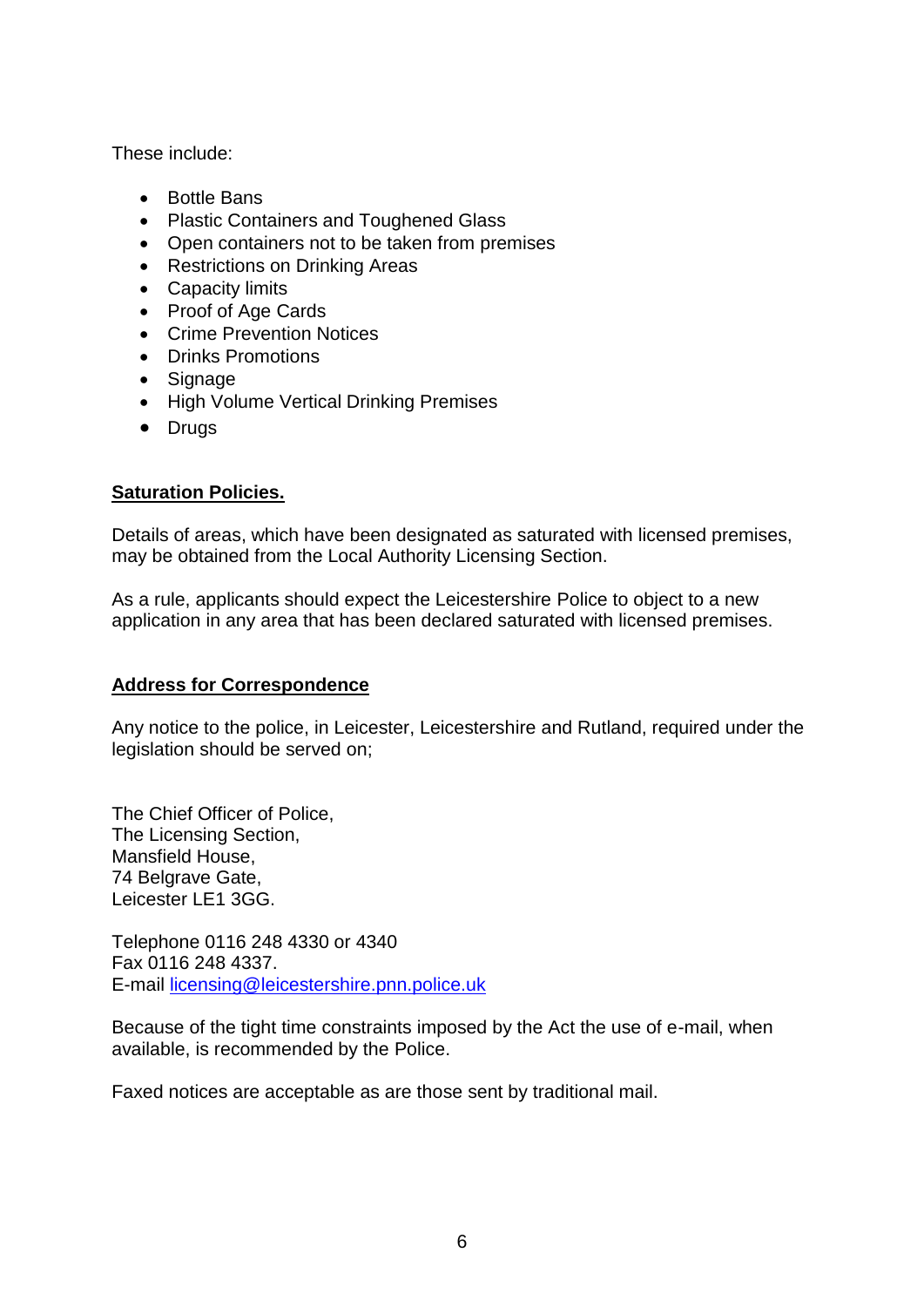#### **Contact for Advice**

The Licensing Section, Mansfield House, 74 Belgrave Gate, Leicester LE1 3GG.

Telephone 0116 248 4330 or 4340 Fax 0116 248 4337. E-mail [licensing@leicestershire.pnn.police.uk](mailto:licensing@leicestershire.pnn.police.uk)

### **Leicestershire Fire and Rescue Service**

#### Requirements

A fire risk assessment of the workplace must be carried out which must consider the adequacy of the means of escape, fire safety signs and notices, emergency lighting, fire warning systems, fire-fighting equipment and training.

The significant outcomes of this Risk assessment, including occupancy figures, designated escape routes, evacuation procedures etc., should be included in the operating schedule accompanying the application to facilitate an evaluation as to their suitability.

Guidance can be found in a booklet called "Fire Safety An Employer's Guide" published by H.M. Stationery Office ref: ISBN 0-11-341229-0 and "Guide to Fire Precautions in Existing Places of Entertainment and Like Premises" published by H.M. Stationery Office ref: ISBN 0–11–340907-9.

#### **Address for Correspondence**

The Chief Fire Officer Risk Management **Headquarters** 12 Geoff Monk Way **Birstall** Leicester LE4 3BU

Telephone: 0116 2872241 Fax: 0116 2311180 E-mail: [firesafetyadvisors@lfrs.org](mailto:firesafetyadvisors@lfrs.org)

Because of the tight time constraints imposed by the Act the use of e-mail, when available, is recommended by the Fire & Rescue Service.

Faxed notices are acceptable as are those sent by traditional mail.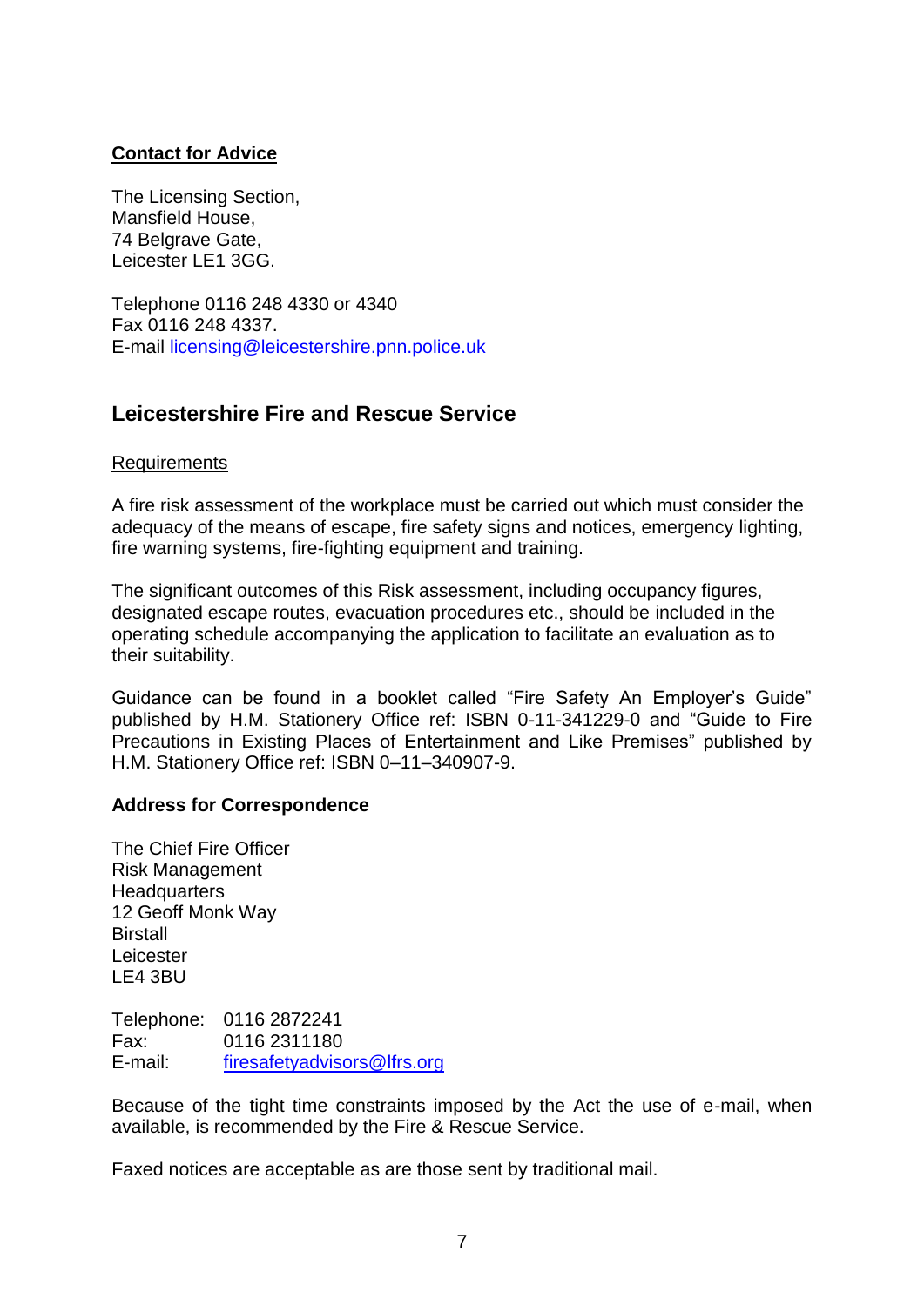#### **Contact for Advice**

Risk Information Advisory Team **Headquarters** 12 Geoff Monk Way **Birstall Leicester** LE4 3BU

Telephone: 0116 2292125 Fax: 0116 2292120 E-mail: [firesafetyadvisors@lfrs.org](mailto:firesafetyadvisors@lfrs.org)

### **The Pollution Control Technical Sub-Committee**

#### **Requirements**

All licensed premises that have the potential to generate noise from within the premises or from their customers in the immediate vicinity of the premises *must* take steps to prevent public nuisance. These steps should be determined by carrying out a noise impact assessment from which a strategy for noise management can be developed. This must be included in your Operating Schedule

Step 1 Carrying out a Noise Impact Assessment

• Part 1 List the sources of noise likely to be generated by the premises. Examples are: Amplified music (pre recorded or live) Amplified voices (karaoke, DJ or announcements) Noise from patrons using the premises (pub gardens, play areas) Plant noise (refrigeration units, air conditioning units, etc) Noise from patrons leaving the premises

• Part 2 Determine how, and from where, each of these noises could be emitted from the premises. For all internal noises determine the doors, windows and ventilation openings through which it can escape. For external noises, the areas of the premises where they will be created

Part 3 Establish the nature of the surrounding community and where the nearest persons who will be affected by noise from the premises live.

• Part 4 Establish the whereabouts of other local premises that may encourage street activity, in particular fast food outlets, for these may encourage customers leaving a licensed premise to remain in the area longer than would otherwise be the case.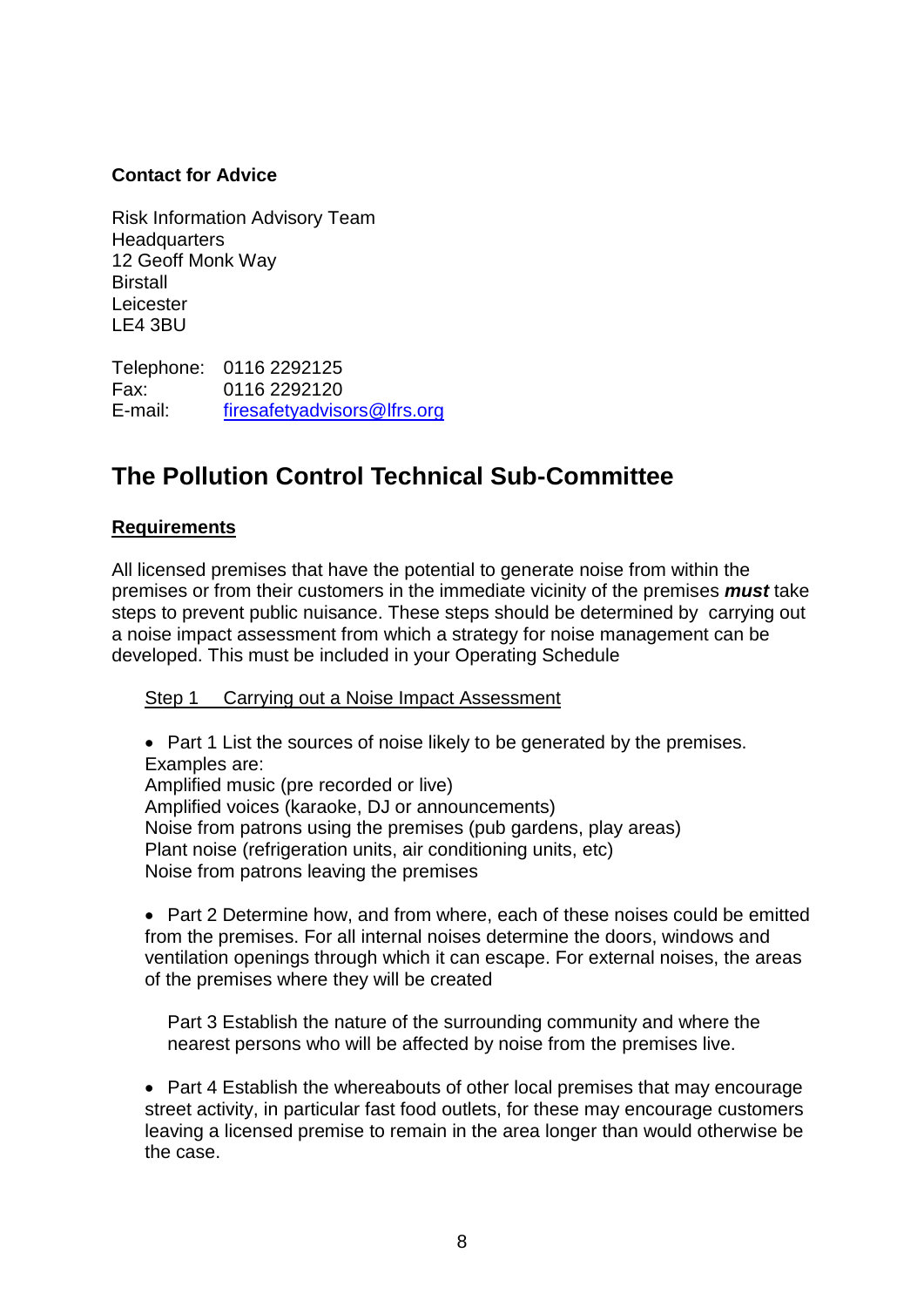• Part 5 Is it likely that most customers leaving the pub at closing time will pass through a residential area? How many other local licensed premises are there which will also contribute to this?

Use this information to establish what local properties are at greatest risk of being affected by noise from your premises. Where there are no local residential properties likely to be affected there is no need to develop a Noise Management Strategy, but the reasons for this decision this *must* be justified in the operating schedule.

#### Step 2 Developing a Noise Management Strategy

This is about finding solutions to the potential problems you have identified from step 1. Management measures to protect immediate neighbours will differ from those protecting residents living several tens of metres away. The method to control noise is a matter for the licensee. *The goal should be for noise from the premises to not exceed the background noise at the boundary of the nearest residential property.*

The following steps should be considered as part of developing a Noise Management Strategy What you are going to do must be specifically stated in your Operational Statement. Some suggestions are:

#### Amplified music and Voices

As a matter of principle the noise from the licensed premises should not result in an increase in the background noise:

- If the volume of music needs to be controlled, a noise-limiting device must be used. Once set this should be inaccessible to the licensee or his staff. Access to the device should only be available to an appropriate "noise engineer".
- "Zoning" within a licensed premise may be appropriate, where noisy areas, such as dance floors, are away from walls, windows or doors where noise breakout may otherwise occur.
- Where there is any residential building close to the premise all windows should be closed after a specified time, particularly for "concertina" style windows that allow a large opening in an external wall. The premise management or owner must ensure that ventilation and air conditioning is adequate to discourage customers from opening windows or doors in warm weather
- There should be no outside speakers other than for special events.
- Sound trap lobbies or automatic door closers may be installed to prevent noise escaping through external doors.
- Emergency exits should be fitted with acoustic doors to prevent noise breaking through.
- Windows in noisy rooms should be double glazed or acoustically sealed.
- Openings in the wall for ventilation should be acoustically protected. Better still, ventilation openings can be sealed if air conditioning is installed.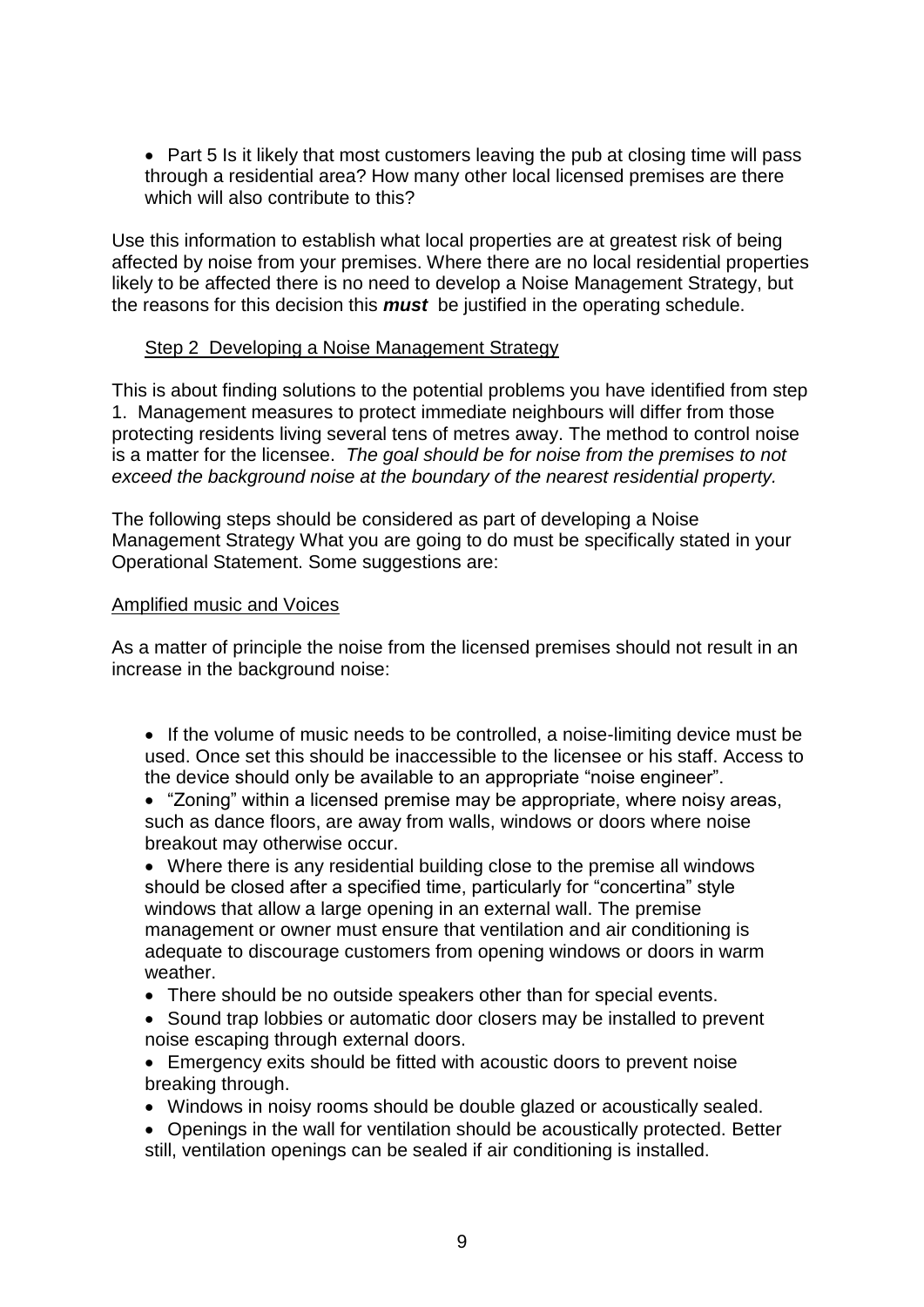- The type of, position and orientation of loud speakers should be such as to focus music where it is wanted and avoid it escaping to where it is not wanted.
- The bass content of the music should be controlled

Setting a measurable noise level at a relevant monitoring location can be considered although this tends to be expensive and time consuming. It is generally considered better to identify and implement practical steps, such as those mentioned above rather than going to the extent of employing noise consultants to measure noise levels and who may simply end up making these suggestions anyway.

However in some situations setting acceptable noise levels is appropriate. It is possible to set a Noise Standard to be achieved at the nearest sensitive premises. From this it will be possible to identify an internal Noise Equivalent which meets this Noise Standard. This allows easier assessment of compliance with the Noise Standard by the licensee. Noise Standards and Noise Equivalents should be expressed as equivalent continuous A weighted sound pressure levels over a given reference time interval –  $L_{(A)eqT}$ . This measurement is commonly used and will be familiar to an acoustic consultant.

The Noise Standard adopted will also need to take account of low frequency (bass) noise particularly in the octave bands of 63 and 125Hz. Noise Standards and Noise Equivalents for low frequency noise should be expressed as equivalent continuous unweighted sound pressure levels over a given reference time interval  $- L_{eqT}$ 

Different Noise Standards and Noise Equivalents may be appropriate for different times; for example after 11.00 pm the levels may need to be less.

Noise from Patrons Using the Premises

- Noise from gardens (or other outdoor areas) of licensed premises is a common, if seasonal, problem in residential areas. Music should not be audible from a garden in such circumstances. Even if music is inaudible outside the garden boundary, music audible within the boundary will cause higher noise levels from customers talking over the music.
- Rowdy behaviour of patrons in beer gardens and outdoor areas should be controlled by premises managers.
- The use of any garden located near to noise sensitive premises should be limited to daytime and early evening, with access prevented after a specified time (perhaps 9.30 pm. or 10.00 pm) where practical.
- Children's play equipment must be located away from boundaries shared with noise sensitive premises, with hours limited as for gardens and other outdoor areas.
- As a general rule fireworks should not be used.

#### Noise from Patrons leaving the premises

• restrict times of use of the car park (by locking an entrance gate at a specified time)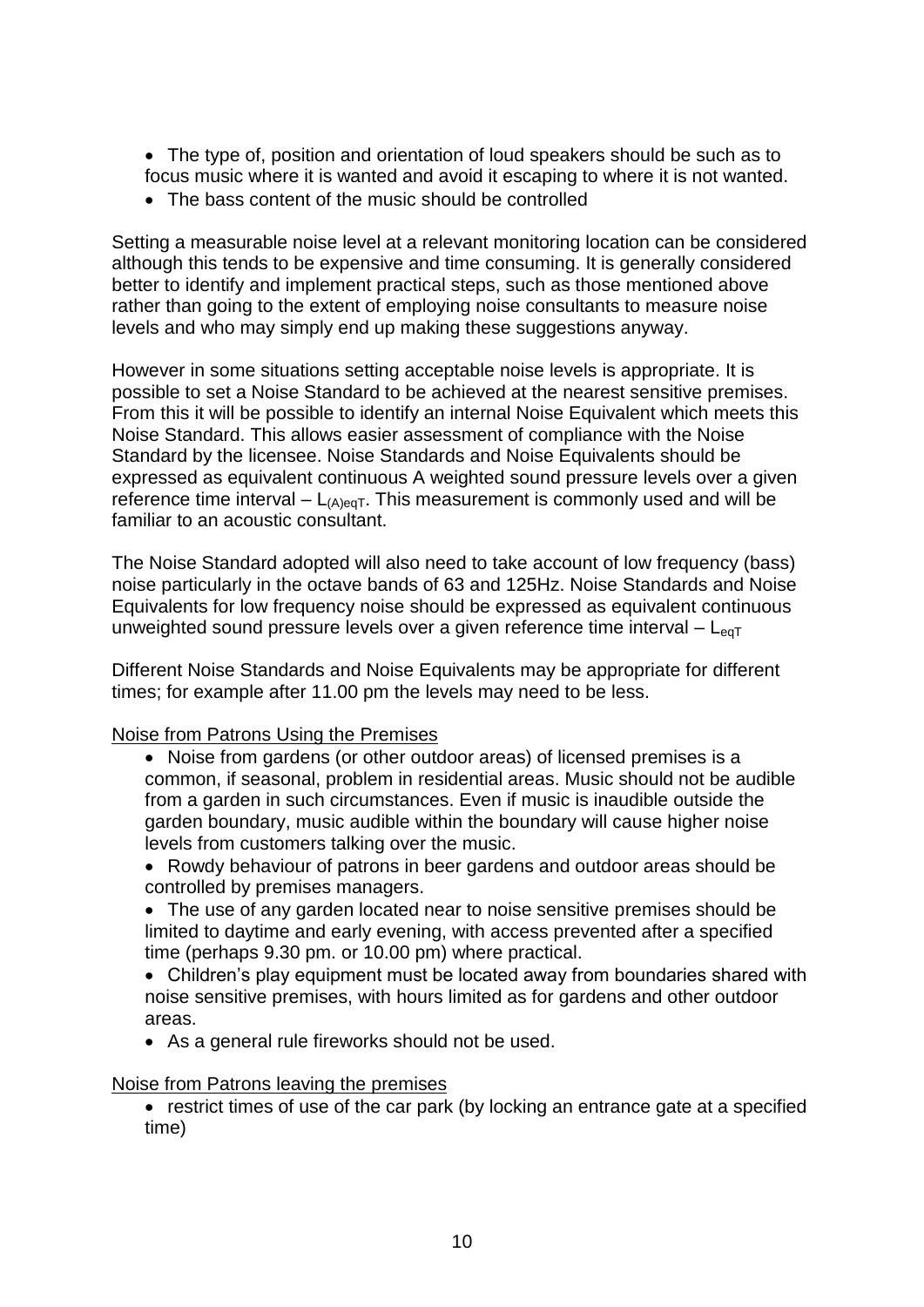zone larger car parks so that areas adjacent to residential premises are not used after a specified time. Areas adjacent to residential premises may be restricted to use by staff, who are more likely to leave quietly.

 Appropriate lighting of car parks will discourage noisy behaviour, as well as improving security.

 Notices or announcements requesting that patrons are respectful of local residents as they leave should be used.

 CCTV can monitor activity in the immediate vicinity of licensed premises and can be used to discourage "rowdy" street activity

#### Noise From Plant & other possible noise sources

- Use acoustic screens or acoustic enclosures to prevent the spread of noise from equipment.
- Properly maintain external plant to prevent mechanical deterioration which often leads to more noise.
- When commissioning new equipment, look for quieter models.
- Deliveries and collections, particularly bottle and waste collections, should be carried out at reasonable hours of the day.

Contact Details

Pollution Team Leicester City Council City Hall 115 Charles Street Leicester LE1 1FZ

Telephone 0116 454 1000

### **The Health and Safety Technical Sub-Committee**

#### **Requirements**

Officers with responsibility for the enforcement of the Health and Safety at Work Act will assess operating schedules to determine whether adequate steps have been identified for the promotion of **public safety**.

The majority of premises that require a premises licence are subject to the requirements of the Health and Safety at Work etc., Act 1974 and associated legislation. Compliance with this legislation requires that adequate steps be taken to protect the public. It is therefore highly likely that a number of measures to promote public safety have already been identified. Completing the operating schedule will require these to be reviewed and those that are relevant, together with any new measures identified, to be included in the operating schedule.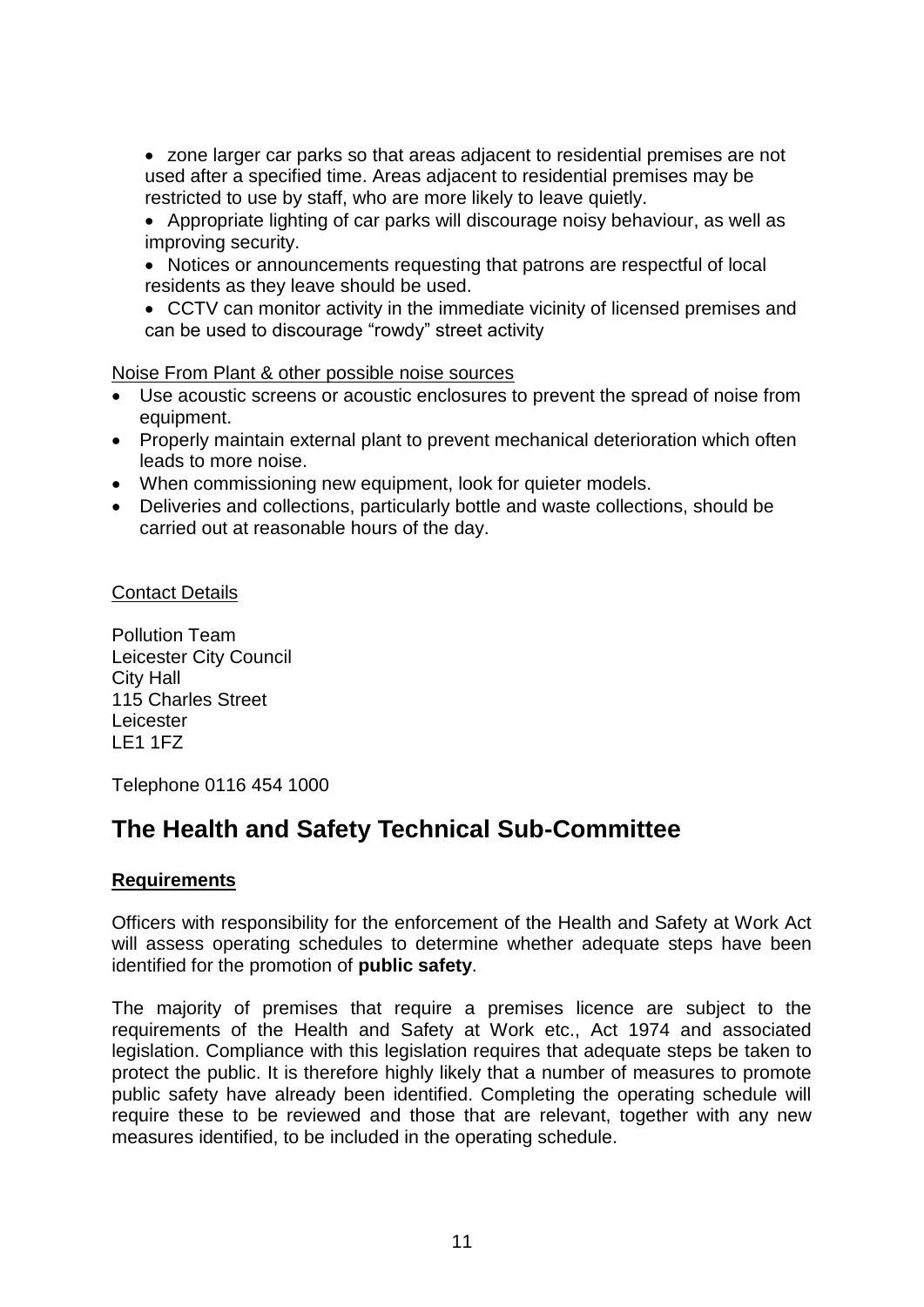#### **Risk Assessment**

The most appropriate mechanism for reviewing the public protection measures that are in place at the premises is by means of a risk assessment. A risk assessment is an examination of what in your line of work could cause harm to people, whether it be employees or members of the public, so that you can weigh up whether you have taken enough precautions, or should do more to prevent harm.

#### **This sounds very complicated, I am not sure where to start?**

Lets make it simple, what are the key elements/traditions of your business?

- Difficult customers.
- Crowds safe entry and exits needed/overcrowding.
- People drinking.
- Staff working alone in some areas.
- Staff working alone at night.
- 
- Carrying of glasses. }<br>- Collecting glasses } - Collecting glasses } Manual handling activities.
- Fetching beers/bottles}
- Electrical equipment/ Electrical safety.
- Fire safety issues.
- Potential violent, threatening situations.
- Use of beer line cleaning fluid and other chemicals.
- Smoking/non-smoking areas.

These are just an example of areas you need to consider.

People being able to enter and exit the building will link into the findings of your workplace fire risk assessment. Please refer to the fire authorities guidance.

#### **Who do I have to consider when consider when I carry out the risk assessment?**

A key point of your operating schedule is about promoting public safety. Health and Safety law also says you need to consider all persons other than your employees. This includes:

- The public.
- Contractors, such as entertainers.
- Visitors, like your local Fire Officer, Licensing Officer, etc.

#### **How do I prioritise all these? What's more important?**

These are all important issues, however national accident statistics have shown that slips, trips and falls, musculoskeletal disorders, falls from height, workplace transport, stress in the workplace, are the biggest cause of lost days at work.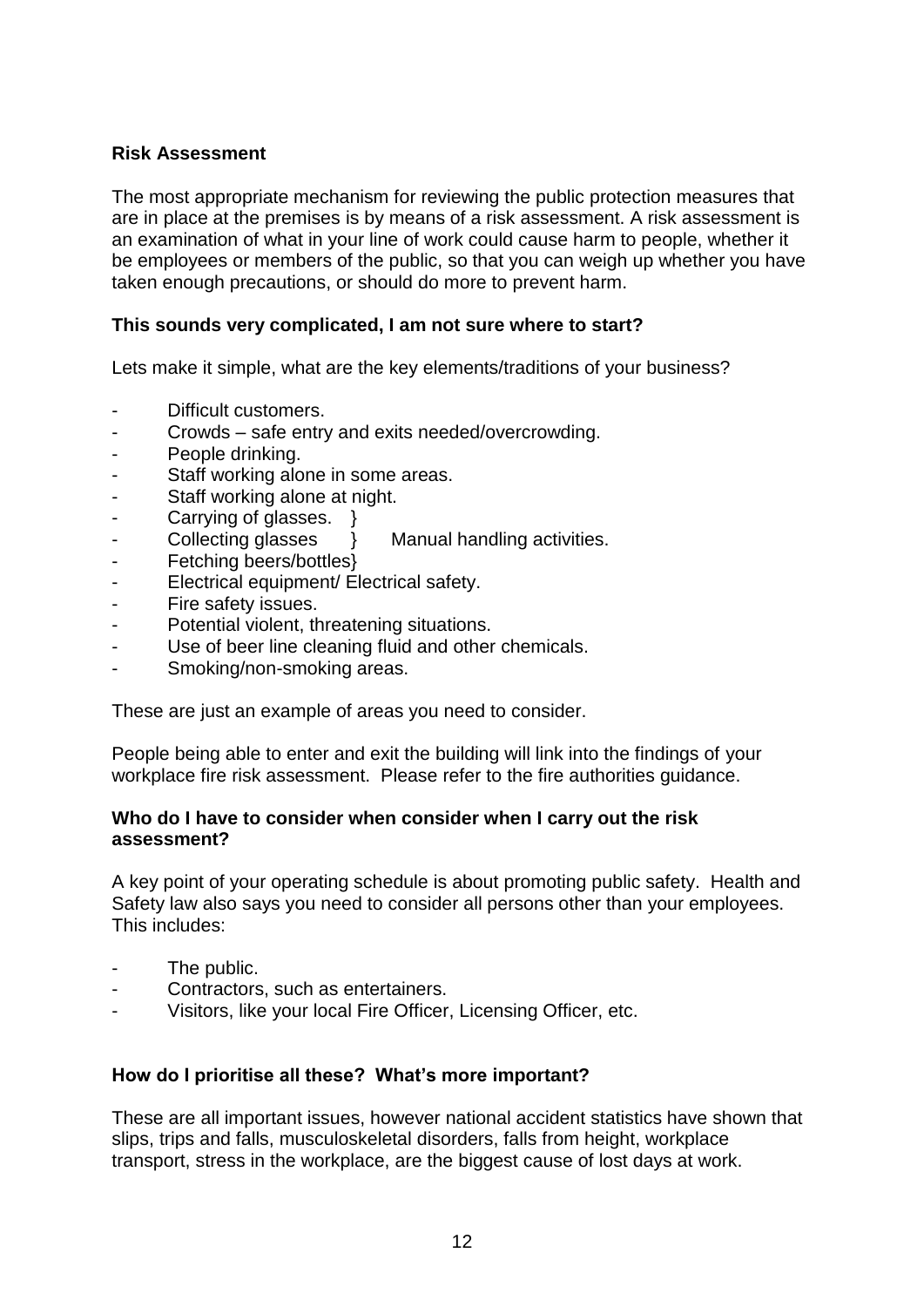This has a direct effect on business, so it's worth looking at these issues first.

N.B. Not all of them will apply to your business, for example you may not have a risk of someone falling from a height.

It is suggested that you consider the risks of a slip, trip or fall.

A key factor to consider with slips, trips is not the condition of your floors when dry, but what it is like when wet, e.g. from drink spillages and with low lighting levels?

#### **What about training?**

You should have formal health and safety training for anyone in charge, or who has direct responsibility for health and safety.

You should also provide basic health and safety training and any specific job training to employees; for example, you must provide employees with details of your health and safety policy and significant findings of your risk assessment.

You should also provide basic health and safety training and any specific job training to employees; for example, you must provide employees with details of your health and safety policy and significant findings of your risk assessment. Appropriate employees should be trained to deal with emergency procedures such as evacuation.

Records should be kept of all health and safety training given to employees.

#### **What about first aid, do I have to have a First Aider?**

Although the First Aid Regulations only apply to first aid provision for employees, because the very nature of your business is members of the public, i.e. customers, it is likely that someone may have an accident on your premises, whether through a fault of yours or not.

Therefore you should, at the very least, have an appointed person. This person is able to take charge if an accident happens, i.e. call an ambulance.

You should ensure that it is clear to employees and customers who this person is. This can be done by putting up a poster in the staff and public areas.

#### **Do I have to provide drinking water free of charge?**

Yes you do. You must ensure that the tap you use for drinking water is from a potable supply. This is usually from the mains water supply or you may wish to provide a separate bottled supply.

#### **Who else needs to know about all these health and safety matters?**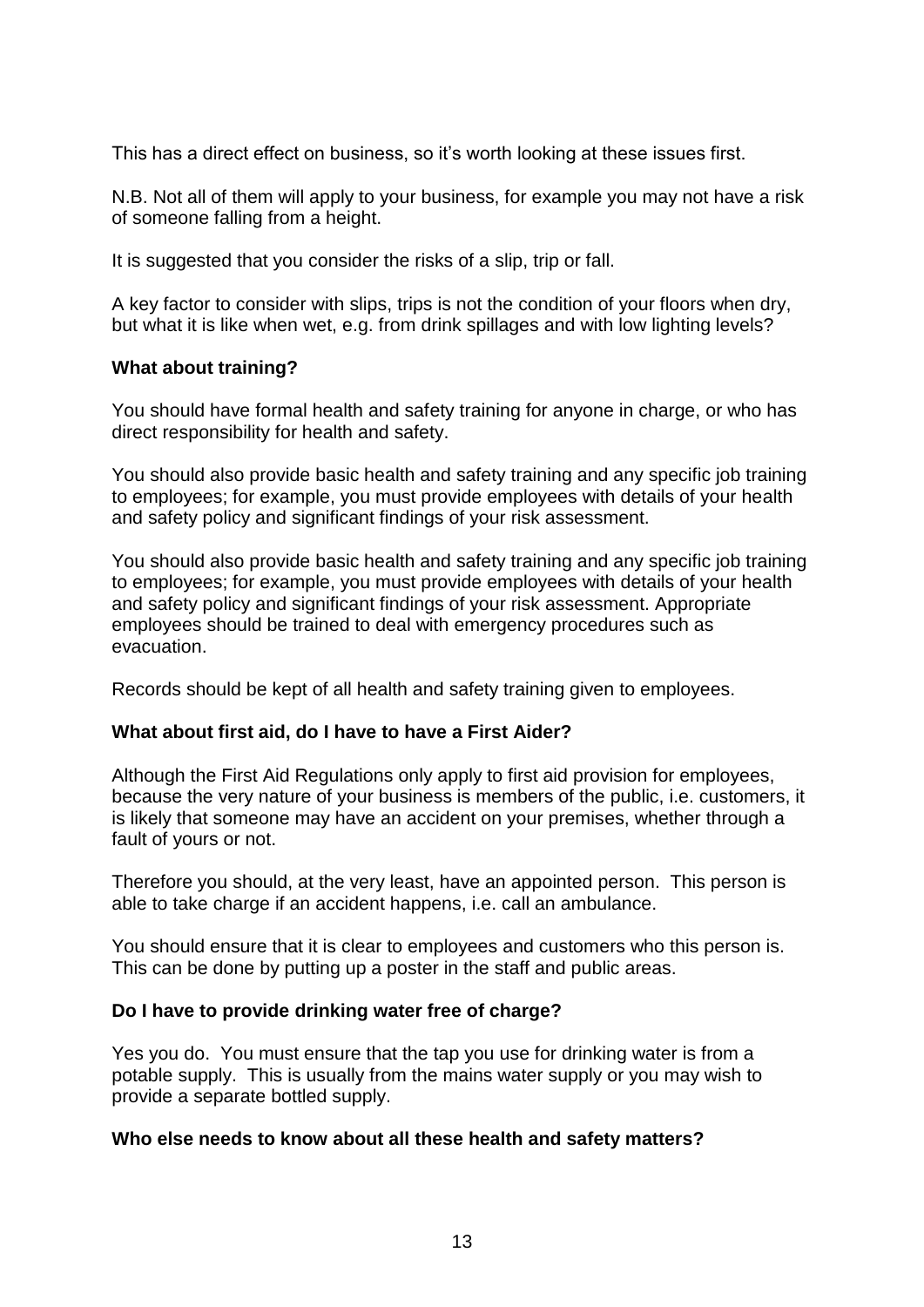You need to consult your employees by law, it will also help whilst undertaking risk assessments. Who better to help you do the risk assessment on a certain job, than the person who actually does the job?

#### **I am still not really sure about how to go about this?**

By law, you need to ensure that someone within your organisation has expertise and competency in health and safety. You can do this by employing a consultant. However, you still need to be involved. The consultant will not be there most of the time, like you and your employees are.

#### **Completion of the Operating Schedule**

The risk assessment will identify measures that will need to be in place to promote public safety. These should be identified within the operating schedule.

#### **Other Record Keeping Requirements**

A starting point is to ensure the premises is registered with the enforcing authority using the prescribed form (OSR1 form), which is available from your local authority, i.e. whoever you pay your business rates/community charge to. Contact your local authority for a form. Remember it is FREE to register.

If you employ more than 5 people, this includes people that work part-time, then you need to keep records of the following:

- Health and Safety policy statement and arrangements.
- Revisits of significant findings of your risk assessment.
- Training records.

If you employ less than 5 people, you still have to have procedures for evacuations, training, accident reporting etc and it is always to have these written down to show your commitment to health and safety.

#### **Further Information and Advice**

Environmental Health Officers from the Health and Safety Enforcement Team at your local council will have a series of leaflets that will assist you in carrying out the risk assessment and complying with health and safety legislation. They may also be able to give you specific advice and may provide health and safety training. Contact details for your local authority are provided at the end of this booklet.

ROSPA (Royal Society for the Prevention of Accidents) also offer a number of courses. They can be contacted on: 01235 768 479.

Brewing Publications Ltd. (formerly the Brewers Society), Market Towers, 1 Nine Elms Lane, London SW8 5NQ<http://www.beerandpub.com/brewpubl.html> are also a useful information source.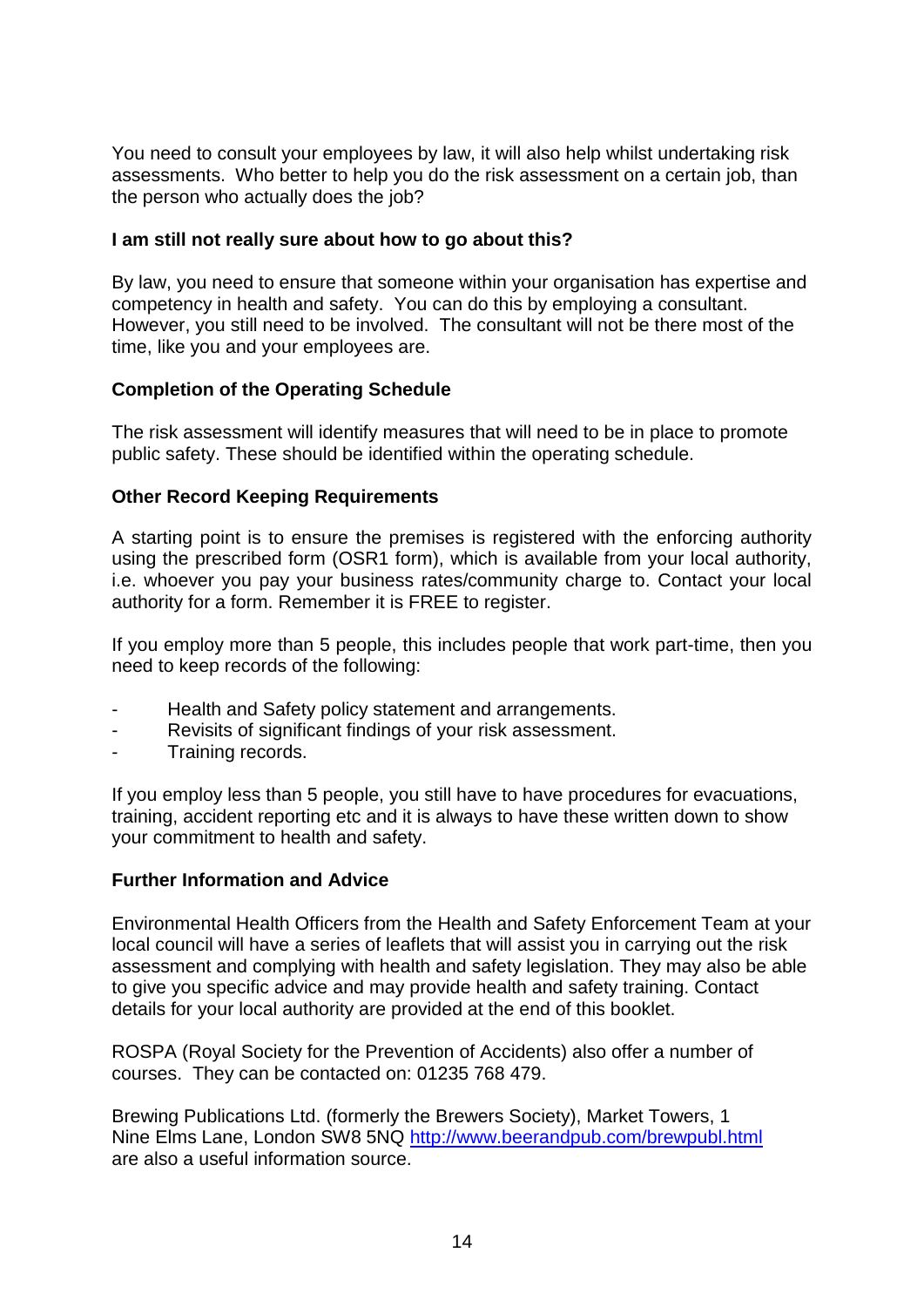Approved codes of practice are available from HSE Books, tel: 01787 881165. These codes provide guidance on how to comply with the law. They have special legal status, in that if you can show that you have followed the advice in the code of practice, this is normally enough to comply with the law. However, if it is proved that you did not follow the advice in the code of practice, you will need to show that you have complied with the law in some other way, or a Court will find you at fault.

HSE home page on the World Wide Web:<http://www.hse.gov.uk/>

#### Contact Details

Health & Safety Team Leicester City Council City Hall 115 Charles Street Leicester LE1 1FZ

Telephone 0116 454 1000

### **The Leicester and Leicestershire Area Child Protection Committees.**

#### **Requirements**

Protecting children from harm is one of the fundamental licensing objectives. As such, the ACPC will endeavour to ensure that issues relating to the protection of children are fully taken into consideration by all parties involved in the licensing system. The ACPC will not normally propose conditions requiring or prohibiting the admission of children to any premises believing this should remain a matter of discretion of the licence holder, and has taken account of the view of the Government that the use of licensed premises by children should be encouraged. However, it will where necessary impose conditions designed to protect children. 'Children' in this context means anyone under the age of 18.

Applicants for licences will be expected to carry out a risk assessment and to put forward appropriate measures in their operating schedule.

The following types of licensable activity are likely to give rise to particular concern for the protection of children and will suggest that the introduction of additional controls are likely to be necessary:

 $\triangleright$  Where entertainment or services of an adult or sexual nature are commonly provided;

 $\triangleright$  Where the premises have a reputation for underage drinking;

 $\triangleright$  Where current or intended staff at the premises have convictions for serving alcohol to minors or for other matters relating to children;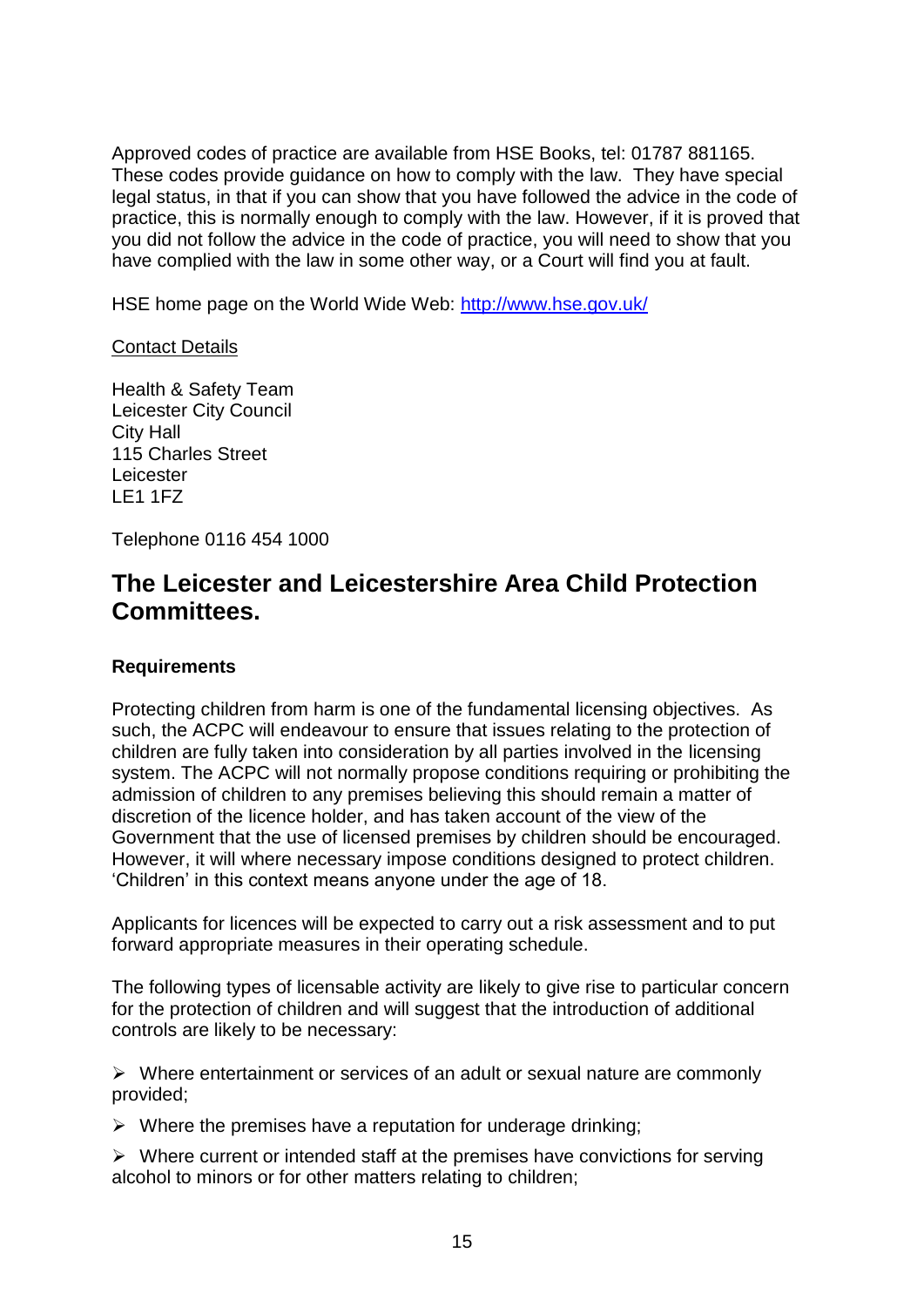$\triangleright$  Where the premises have a known association with drug taking or dealing;

 $\triangleright$  Where there is a strong element of gambling on the premises (but not simply a small number of cash prize gambling machines);

 $\triangleright$  Where the premises are situated in the immediate vicinity of a school or college;

 $\triangleright$  Where the premises or the immediate vicinity of the premises is known to be a focal point for children and young people under 18 to congregate;

 $\triangleright$  Where the supply of alcohol for consumption on the premises is the exclusive or primary purpose of the services provided at the premises.

 $\triangleright$  Events aimed specifically at children, where children are likely to be unaccompanied.

The range of options available aimed at the protection of children from harm at licensed premises that may be considered include:

- $\triangleright$  Limitations on the hours where children may be present:
- $\triangleright$  Age limitations (below 18);
- $\triangleright$  Mandatory "proof of age" scheme:
- $\triangleright$  Limitations or exclusions when certain activities are taking place;
- $\triangleright$  Requirements for an accompanying adult;

 $\triangleright$  In exceptional cases, exclusion of people under 18 from the premises when any licensable activities are taking place.

 $\triangleright$  Making adequate arrangements for the supervision of unaccompanied children at events.

#### **Children and Pubs**

Alcohol should only be sold or supplied to adults and, in cases of doubt, appropriate proof of age should be sought. Applicants should have regard to the Proof of Age Standards Scheme (PASS) launched in January 2003 by the British Retail Association. Examples of cards can be obtained from the following websites: <http://www.portman-group.org.uk/>

<http://www.validateuk.co.uk/> <http://www.connexionscard.com/>

It is an offence to permit children under the age of 16 who are not accompanied by an adult to be present on premises being used exclusively or primarily for the supply of alcohol for consumption on those premises. It is also an offence to permit the presence between midnight and 5 a.m. of children under 16 who are not accompanied by an adult at any premises supplying alcohol for consumption on the premises.

#### **Promotion of Alcoholic Drinks**

Licensees are commended to follow the Portman Group's code of Practice on the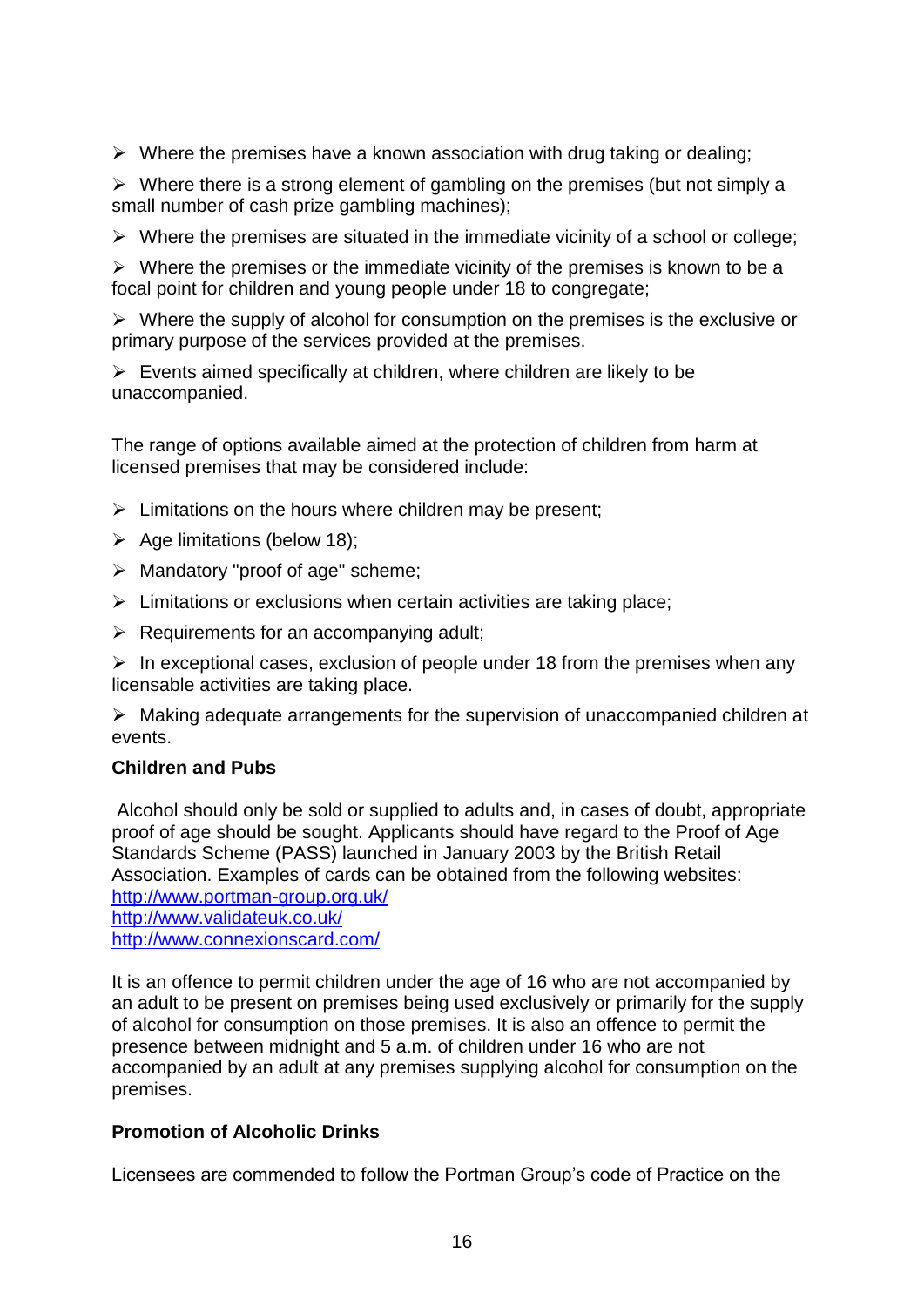Naming, Packaging and Promotion of alcoholic Drinks. The Code seeks to ensure that drinks are packaged and promoted in a socially responsible manner and only to those who are 18 years old or older. The Code is published on the Portman Group's website [www.portman-group.org.uk.](http://www.portman-group.org.uk/)

#### **Children and Cinemas**

Licensees will be expected to prevent children from viewing films that are unsuitable because of the age classification of the film that has been imposed by the British Board of Film Classification or other film classification board approved by the licensing authority. Children will not be permitted to view uncertified films.

#### **Children and Public Entertainment**

The licensing authority will expect that where a significant number of unaccompanied children will be present during a public entertainment event, the licensee should have a Child Protection Policy in place to carry out suitable checks on staff before they take up employment. In addition, they will ensure that an adequate number of adult staff are present to control the access, egress and safety in and around the premises.

The number of staff required should be assessed by the licensee, taking into account the number of children to be present, the type of entertainment, the characteristics of the premises and any other relevant factor. Any premises that have Internet access facilities must have adequate control settings put in place so that web sites that are not suitable for use by children are permanently blocked.

#### Contact Details

The Chief Officer of Police, The Licensing Section, Mansfield House, 74 Belgrave Gate, Leicester LE1 3GG.

E-mail [Telephone 0116 248 4330 or 4340](mailto:Licensing.team@leicestershire.pnn.police.uk) [Fax 0116 248 4337.](mailto:Licensing.team@leicestershire.pnn.police.uk) [E-mail licensing@leicestershire.pnn.police.uk](mailto:Licensing.team@leicestershire.pnn.police.uk)

### **The Weights & Measures Authority**

Leicester Consumer Protection Service have regulatory responsibility for a broad range of activities that take place in licensed premises. These are:

proper display of accurate prices for food, soft and alcoholic drinks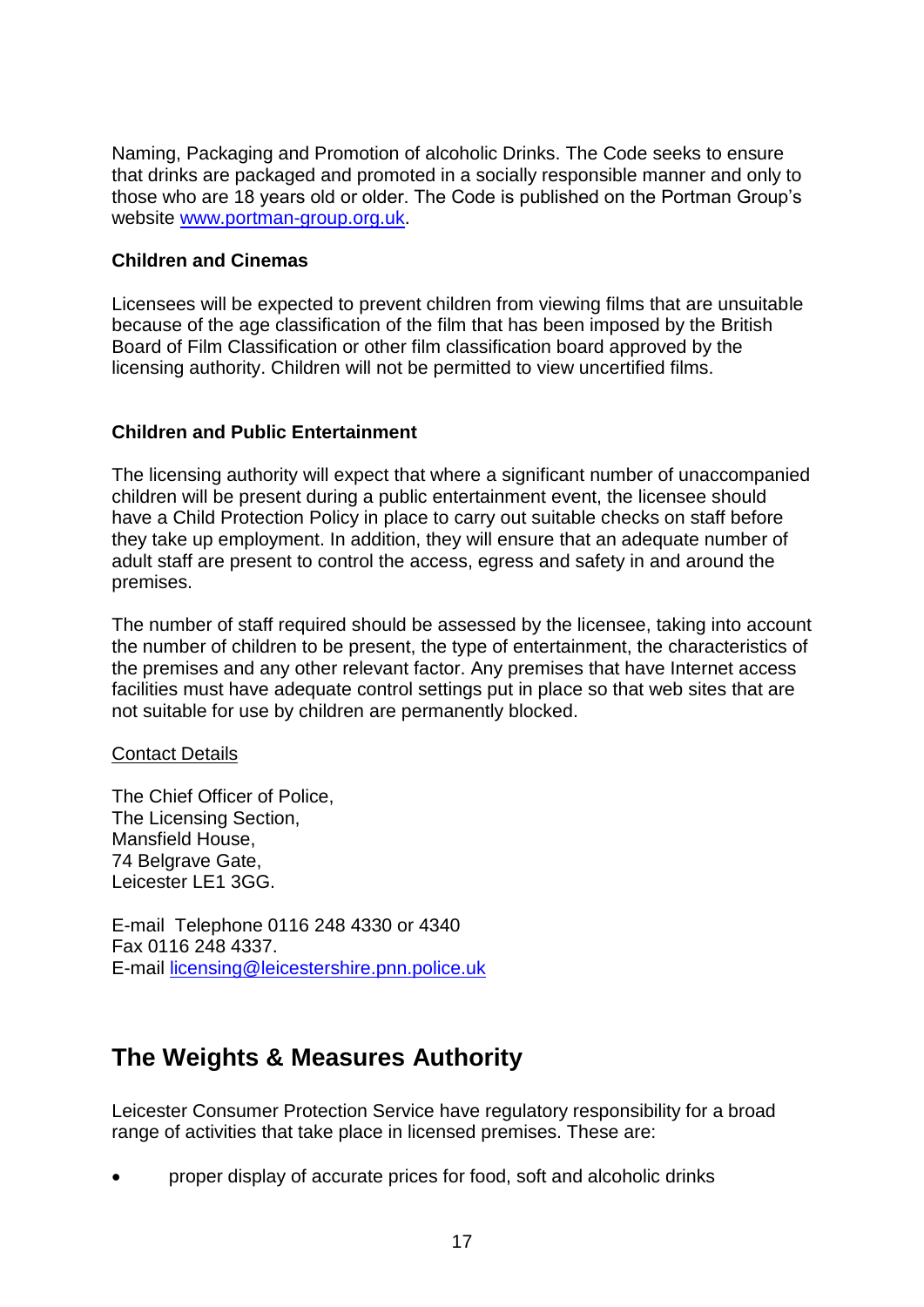- accuracy of optics and other measuring equipment
- authenticity of drinks
- proper description and composition of food
- proper sale of products which are age-restricted, for instance, tobacco, lighter fuels, videos and dvds, software.

In the case of alcohol, Leicestershire Trading Standards Service and Leicester Consumer Protection Service have complementary powers and work with Leicestershire Police.

### **Requirements**

Protecting children from harm is one of the fundamental licensing objectives. Regulatory responsibilities related to supply of age-restricted products fall within this licensing objective and may give rise to representations.

Applicants for licences will be expected to have included the broad range of agerestricted products in their risk assessment and to put forward appropriate measures in their operating schedule.

The following should be considered:

- staff training on dealing with under-age persons and the adoption of work instructions incorporating use of proof of age cards and other ID.
- the location of vending machines selling cigarettes to ensure use can be supervised;
- measures to prevent the sale of videos, cds, dvds and software to children where entertainment or services of an adult or sexual nature are commonly provided.

### **Contact details**

Consumer Protection Service Business Advice Leicester City Council City Hall 115 Charles Street Leicester LE1 1FZ

Telephone 0116 454 1000 E-mail: [consumer.protection@leicester.gov.uk](mailto:consumer.protection@leicester.gov.uk)

### **The Local Planning Authority**

The planning process operates as a separate regime to the Licensing Act 2003. However, the Local Planning Authority is a responsible authority under the Act, and may make representations if applications are made for licensable activities that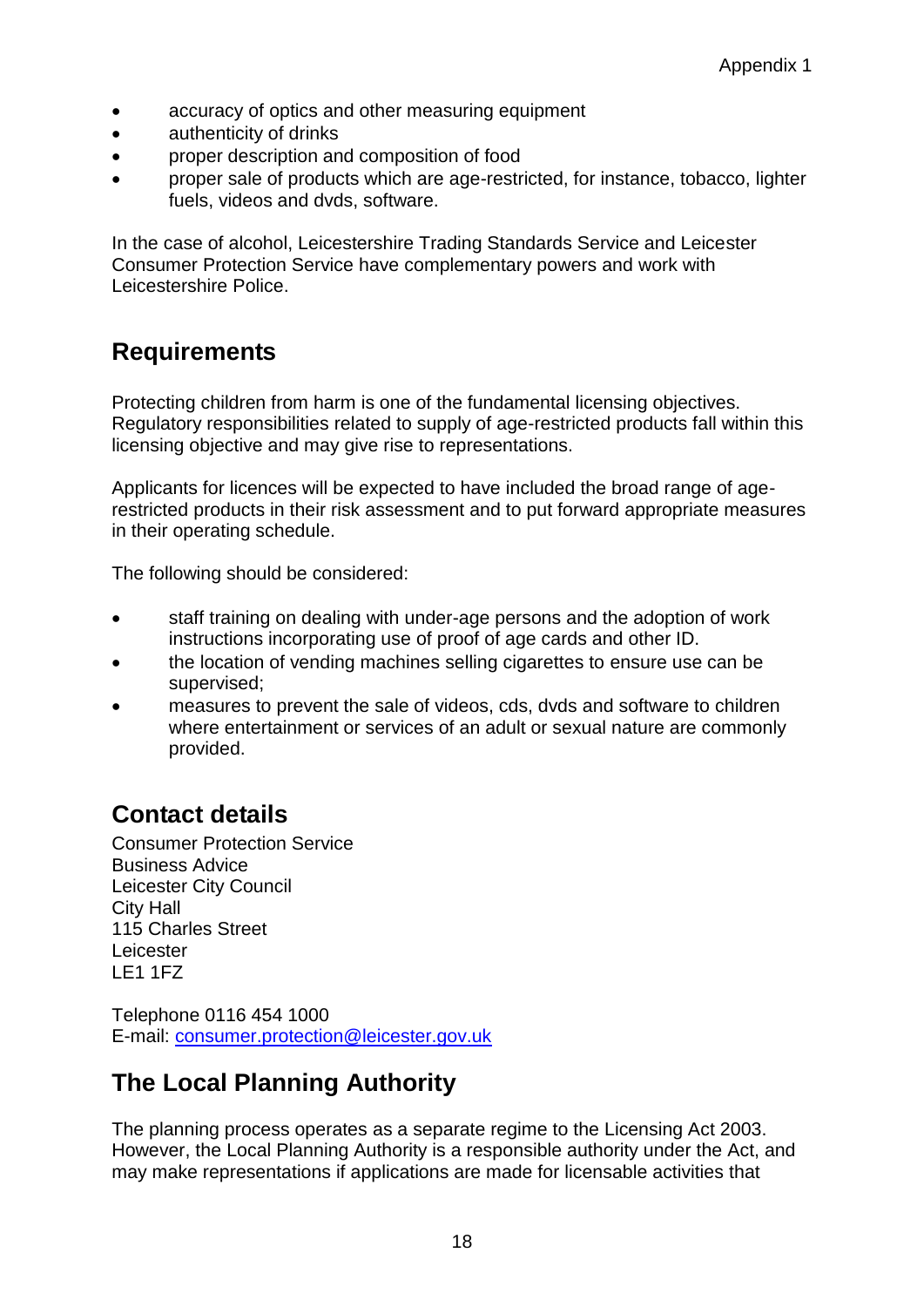would breach the planning consent for a premises. This is particularly relevant to hours of use restrictions on planning consents.

#### **Requirements**

Applicants should ensure that licence applications conform to the planning consent for the premises.

### **Contact details**

Development Control Group Leicester City Council City Hall 115 Charles Street Leicester LE1 1FZ

Telephone 0116 454 1000

Email: [development.control@leicester.gov.uk](mailto:development.control@leicester.gov.uk)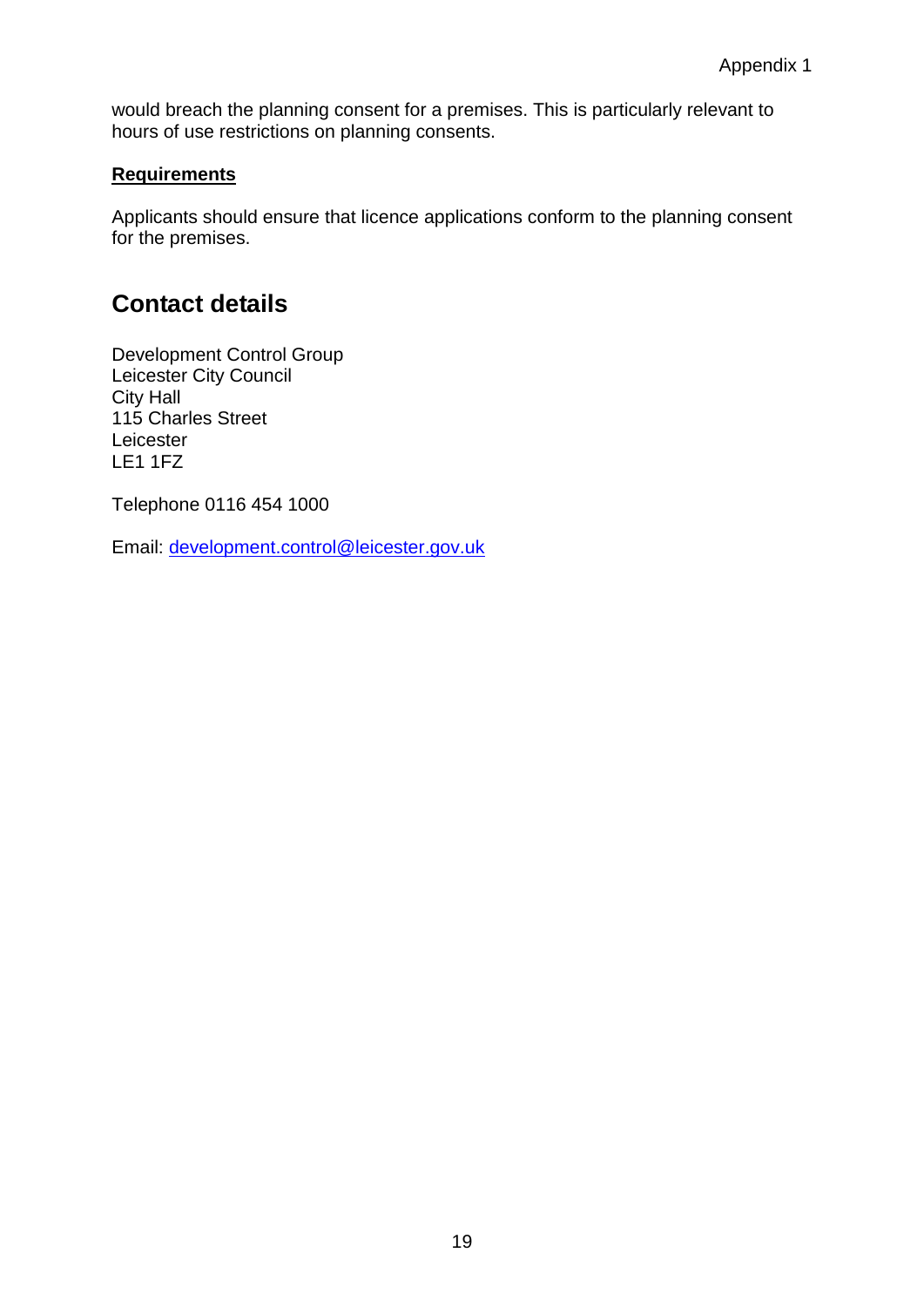### **Leicestershire Police**

### **CCTV and Licensed Premises**

#### **A guide to best practice**

- 1. CCTV does play an import part in reducing crime and disorder offences, which may take place on licensed premises.
- 2. The system should be operated (and may need to be registered) under the provisions of the Data Protection Act 1998.
- 3. All systems should be installed in consultation with the local Crime Reduction Officer. Contact can be made via the Police Licensing Department.

Basic advice for CCTV systems include:

- $\triangleright$  Real time coverage both inside and outside of entrances and exits.
- Recorded tapes/ images will only be retained long enough for an incident to come to light. ( 31 days is recommended )
- $\triangleright$  Where the nature of recording is by tape or other removable media a robust system for the removal and secure storage should be in place.
- $\triangleright$  The operating equipment is regularly checked to ensure that it is working properly (providing images that are sufficiently clear, date and time stamped). Tapes should be renewed on a regular basis to ensure image quality.
- $\triangleright$  Any outside cameras cover to the centre of any roadway where justifiable for the prevention and detection of crime or for protecting the safety of customers.
- $\triangleright$  Signs show that CCTV is in operation on the premises.

It is important that Designated Premises Supervisors are aware of their system and their responsibilities as CCTV may form part of the conditions of their licence.

Licensees should ensure that CCTV is part of their operating schedule to ensure that customers are safe from becoming victims of crime and assist in investigations of crime.